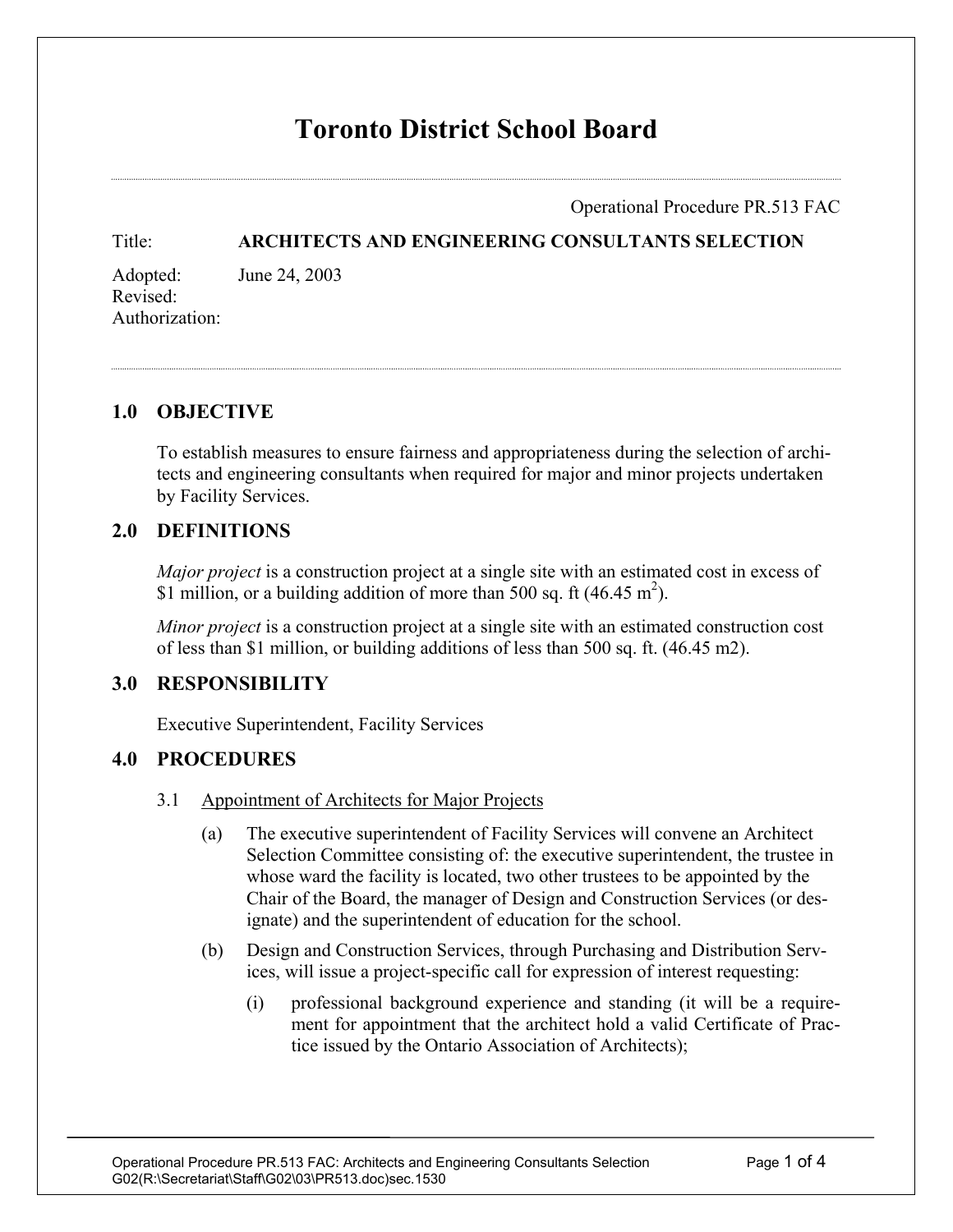- (ii) technical ability (to include a list of projects completed and anticipated future projects, plus demonstrated technical and project management expertise);
- (iii) design ability (to include project examples demonstrating design excellence);
- (iv) proposed fee structure.
- (c) The executive superintendent will submit to the Architect Selection Committee a list of architectural firms which demonstrate outstanding ability in the areas called for in the expression of interest.
- (d) The Architect Selection Committee will select and interview firms from the list of architects and decide on the three preferred candidates in order of ranking.
- (e) The executive superintendent of Facility Services will present a recommendation to the Board on behalf of the Architect Selection Committee.

#### 3.2 Appointment of Architects for Minor Projects

- (a) Purchasing and Distribution Services will issue a call for expression of interest, at maximum every two (2) years, to architects in order to develop and maintain a sufficient list of qualified firms to provide consulting services for minor projects.
- (b) Interested architects will be asked to complete an architect's prequalification questionnaire for minor projects.
- (c) The manager of Purchasing and Distribution Services will convene a Minor Project Architect Selection Committee consisting of; the manager of Purchasing and Distribution Services (or designate); the manager of Design and Construction Services (or designate); and the service administrator from Design and Construction Services.
- (d) The criteria for the selection of architects will include:
	- (i) professional background experience and standing (it will be a requirement for appointment that the architect hold a valid Certificate of Practice issued by the Ontario Association of Architects);
	- (ii) technical ability;
	- (iii) design ability;
	- (iv) project management ability;
	- (v) proposed fee structure;
	- (vi) previous school board experience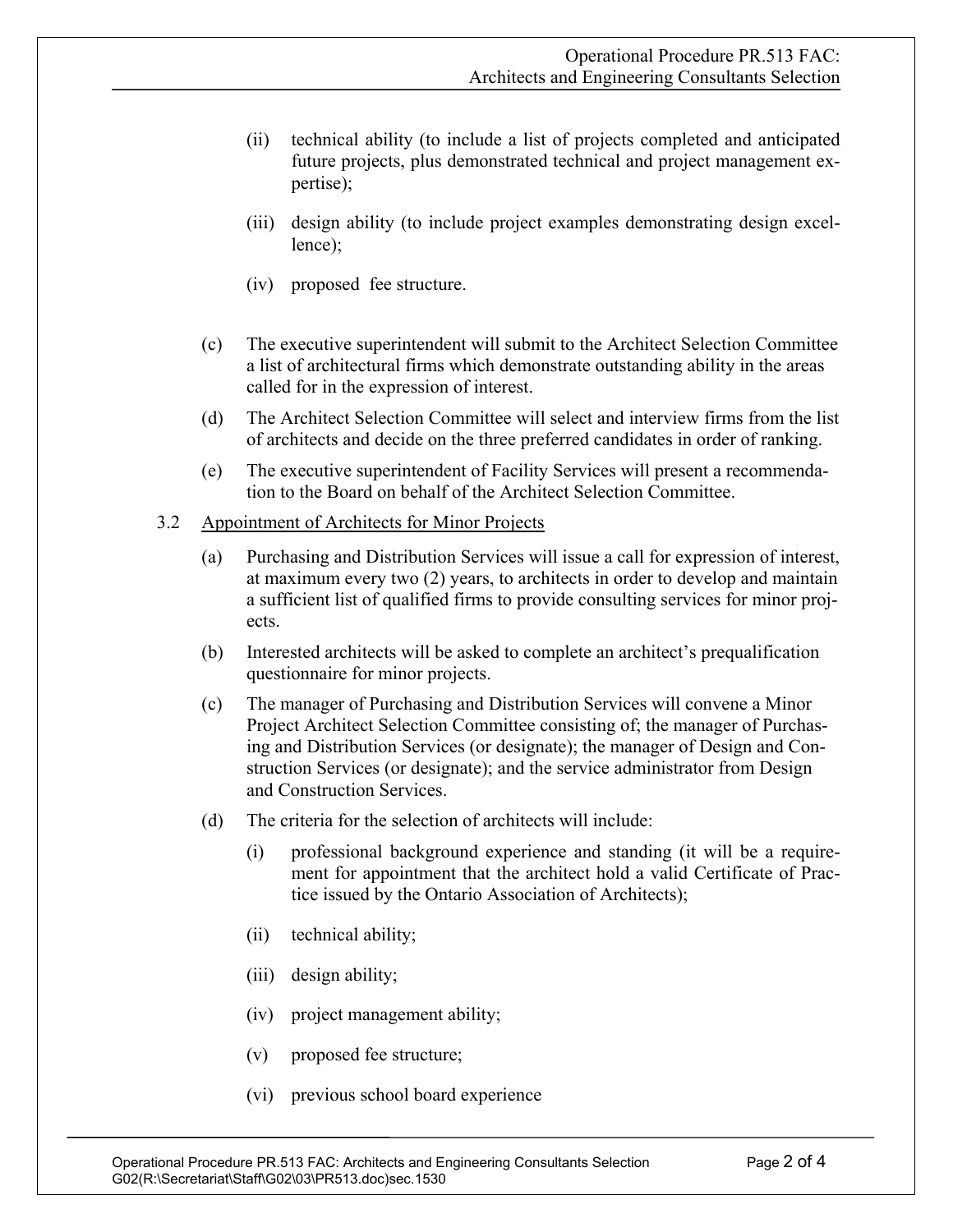- (e) The Minor Project Architect Committee will review the consulting firms against the established criteria and develop a prequalified list of architects for minor projects.
- (f) The service administrator through Purchasing and Distribution Services will obtain written quotations from prequalified architects for professional fees for each project as appropriate.
- (g) Architects will be offered the opportunity to bid on minor projects on a rotational basis.
- 3.3 Appointment of Consultants for Engineering Projects
	- (a) Purchasing and Distribution Services will issue a call for expression of interest, at maximum every two (2) years, to mechanical, electrical and structural consultants in order to develop and maintain a list qualified firms to provide prime consulting services for engineering projects.
	- (b) Interested engineers will be asked to complete a consultant's prequalification questionnaire.
	- (c) The manager of Purchasing and Distribution Services will convene an Engineering Project Consultant Selection Committee consisting of: the manager of Purchasing and Distribution Services (or designate); the manager of Design and Construction Services (or designate); and the service administrator from Design and Construction Services.
	- (d) The criteria for the selection of Consultants for Engineering Projects will include:
		- (i) professional background experience and standing (it will be a requirement for appointment that the architect hold a valid Certificate of Practice issued by the Ontario Association of Architects);
		- (ii) technical ability;
		- (iii) design ability;
		- (iv) project management ability;
		- (v) proposed fee structure;
		- (vi) previous school board experience
	- (e) The Engineering Project Consultant Selection Committee will review consulting firms against the established criteria and develop a prequalified list of consultants in each discipline; mechanical, electrical and structural for engineering projects.